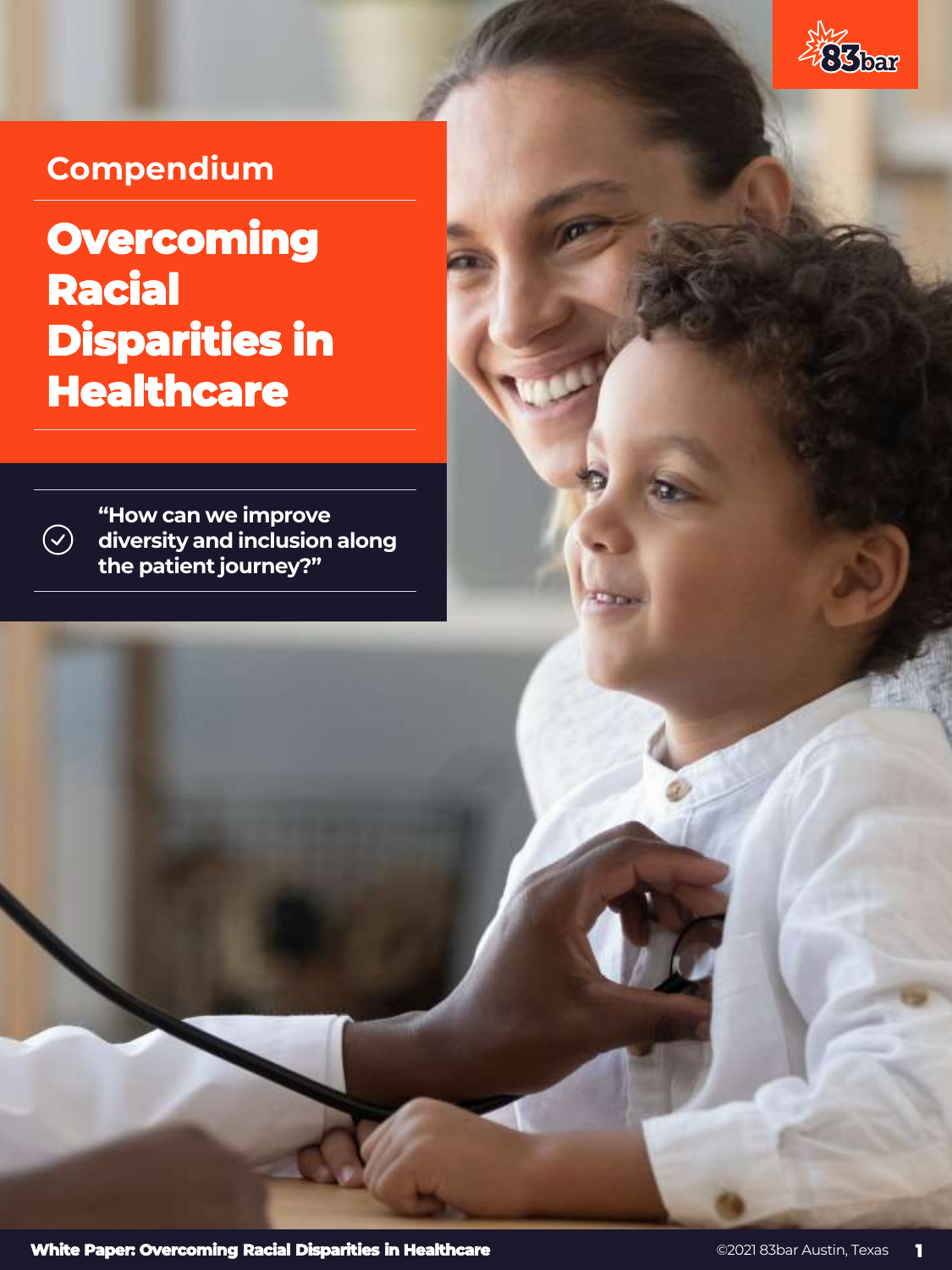

# **Introduction**

**While we are all striving to reach a place of medical diversity, there are several disparities that still exist. Together we can all move in the right direction.**

**The current system in which patients find clinical trials and even care is far from perfect. This is a truly complex issue and ultimately the patients, who need new types of care and unique solutions, are the ones who have paid the price.**

**While disparities in healthcare have been the norm for a long time, it doesn't have to be that way forever. In fact, providing the equity and access in which patients can get the care and solutions they need matters now more than ever.**

# **Understanding Current Issues Kate Hermans, 83bar**

Everyone hears about health inequity, but I really think that the data sets you through. If you happen to look here, you can see that there are absolute disparities, even at age adjusted death rates across several different key disease states here. And it's just whites and blacks in comparison to some of the other ethnicities, are just disproportionately affected. So, here's the reality that we face today. Addressing the issue of equity really requires starting early in the development and eventually research space and making sure that minorities and women have equal opportunity to participate. I think maybe because I'm female, the one that caught my attention is heart disease is the number one killer of women, and yet, women only make up 38% of all participants. There was research done that went back and looked at 740 different trials. There were more than 800,000 participants and still only 38% participated from the women gender. But you can see it, African-Americans, Hispanics all disproportionately underrepresented in clinical trials.

#### Age-Adjusted Death Rates per 100,000 for Selected Diseases by Race/Ethnicity, 2014



The good news is that there are lots of things that can be done to fix this. There are many wonderful examples of how we can impact this reality and make changes to it. And I think that the reasons to do so are multifold. Scientifically, there are just different ways in which different populations show up. So, understanding what those factors are that affects their disease or health is super important. Ethically, to make sure that everyone is getting equitable treatment. And then financially because it will affect drug uptake, utilization, labeling, and ultimately revenue.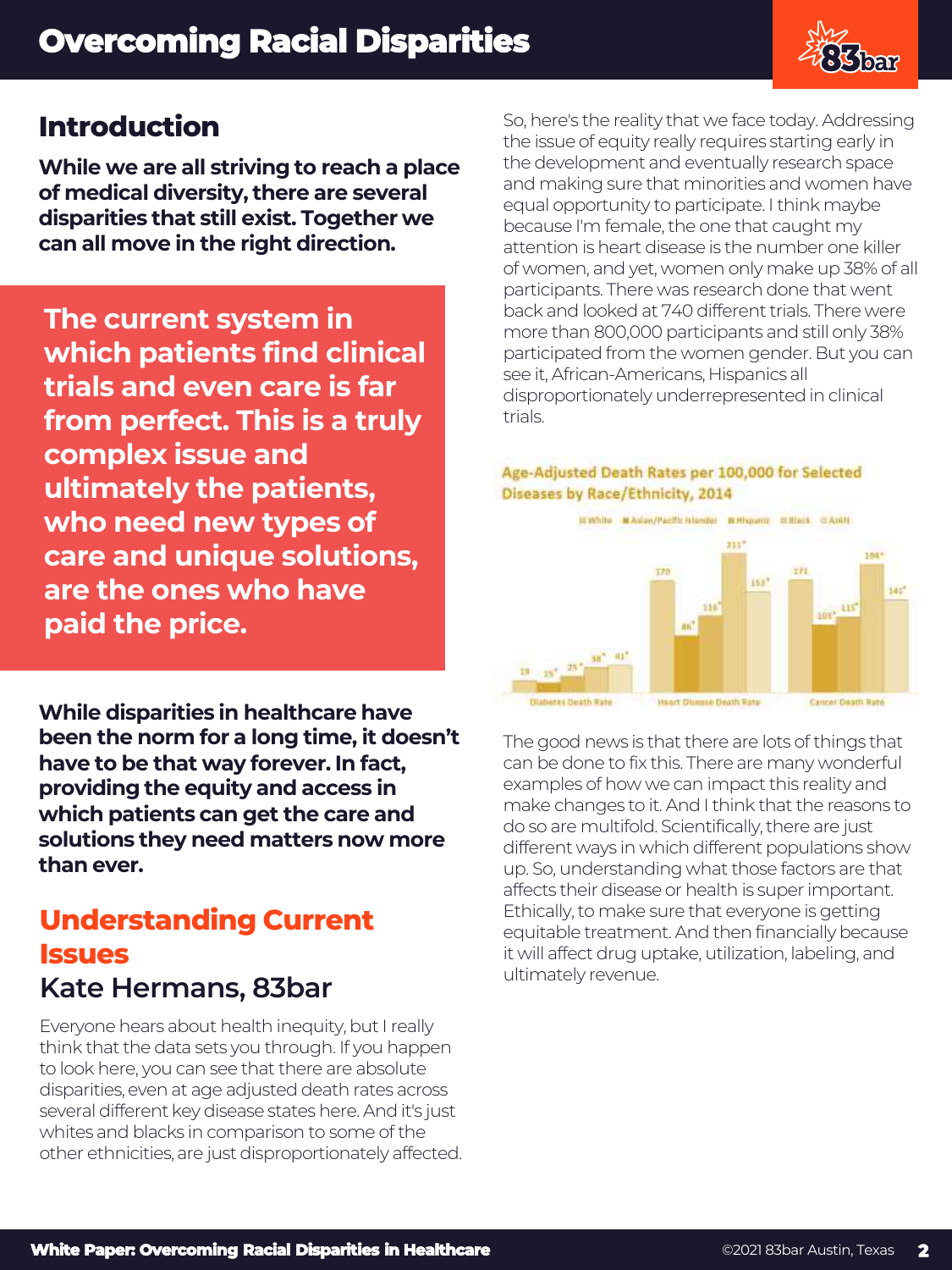

# **Establishing Vision for Change Deborah Guadalupe Duran, PhD, NIH**

Clinical trials are research studies involving human volunteers to evaluate medical products like medications, vaccines, or devices for safety and effectiveness.

Ensuring people from diverse backgrounds join clinical trials is key to advancing health equity. Participants in clinical trials should represent the patients that will use the medical products. This is often not the case—people from racial and ethnic minority and other diverse groups are underrepresented in clinical research. This is a concern because people of different ages, races, and ethnicities may react differently to certain medical products. The FDA encourages diverse participation in clinical trials. If you think a clinical trial may be right for you, talk to your health care provider.

Source: https://www.fda.gov/consumers/minorityhealth-and-health-equity/clinical-trial-diversity

# **Exploring Potential Causes Survey Results**

**Stakeholders in clinical trials know the need for greater diversity and inclusion. What do people believe is the primary obstacle?** 

- **27% of the public believes is the lack of related materials.**
- **33% of the public believes is the unconscious cultural bias.**
- **27% of the public believes is the low trust of the trial process.**
- **13% of the public marked "other" as the primary obstacle.**

# **Listening to Site Managers Latinos in Clinical Research**

Ashley Margo is the remote site monitor II at a global CRO, co-founders of Latinos In Clinical Research and also the founder of The AM Approach.

Dan Sfera is the owner of The Clinical Trials Guru blog and Youtube Channel. Focuses on solving practical problems in clinical research.

Monica Cuitiva is one of the co-founders of Latinos in Clinical Research, The CRC Academy and The Clinical Research Circle. She is also the site director of a clinic in California that specializes in CNS.

Judy Galindo is the director of research for Sun Valley Research Center as well as co-founder and co-owner of Latinos in Clinical Research.

Chris Sauber, co-founder of Latinos in Clinical Research who also works with CRO, CRA as well as site owner and consultant.

### **[WATCH FULL VIDEO](https://youtu.be/7C7pD0tSP6g)**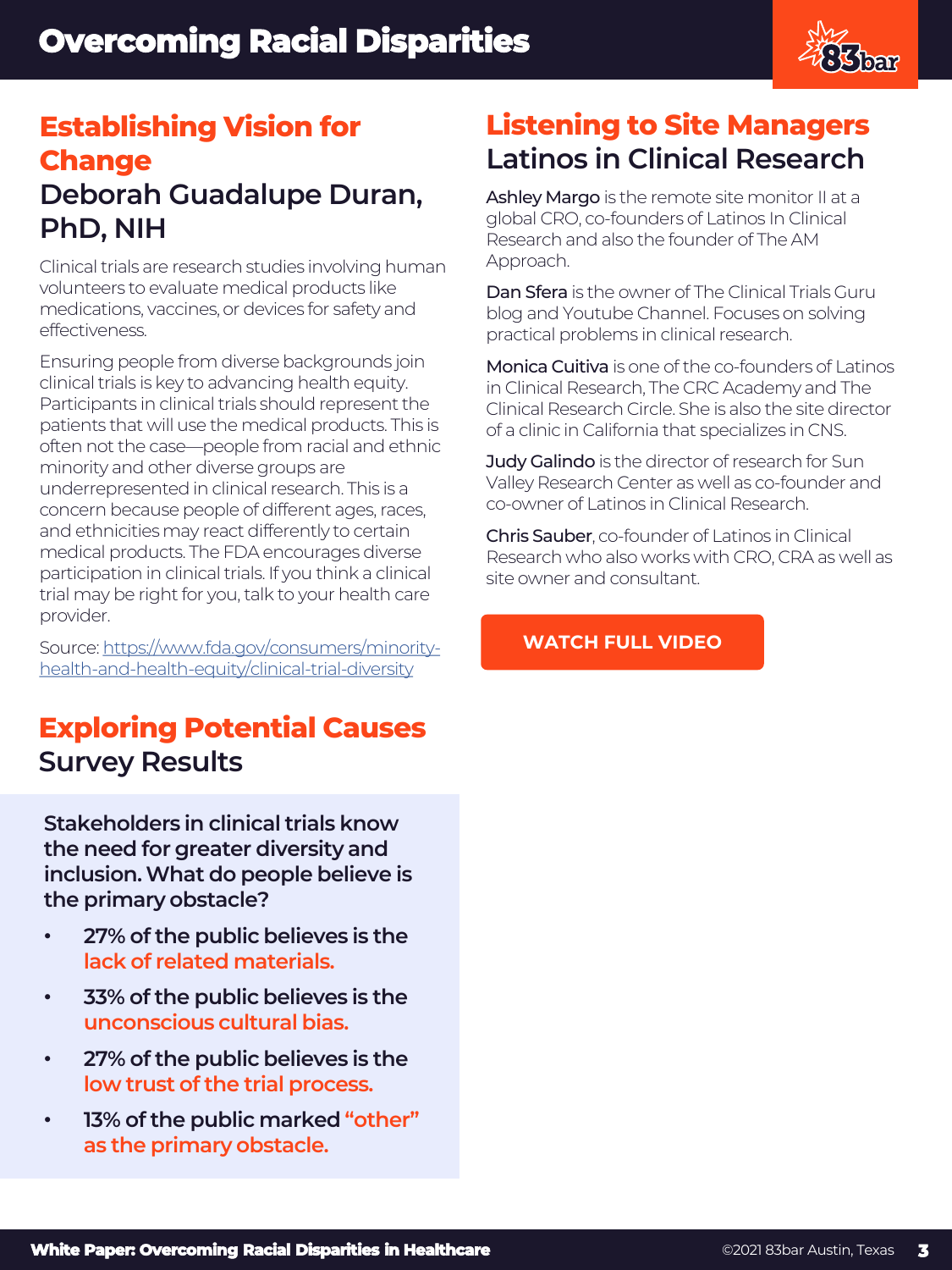

# **Defining Stakeholder Commitments**



Amgen focuses on areas of high unmet medical need and leverages its expertise to strive for solutions that improve health outcomes and dramatically improve people's lives. A biotechnology innovator since 1980, Amgen has grown to be one of the world's leading independent biotechnology companies, has reached millions of patients around the world and is developing a pipeline of medicines with breakaway potential.



Takeda is a patient-focused, values-based, R&Ddriven global biopharmaceutical company committed to bringing Better Health and a Brighter Future to people worldwide. Our passion and pursuit of potentially life-changing treatments for patients are deeply rooted in our distinguished history in Japan since 1781.

# **Medtronic**

Medtronic was founded in 1949 as a medical equipment repair shop by Earl Bakken and his brother-in-law, Palmer Hermundslie. Over the years, Medtronic has developed additional core technologies, including implantable mechanical devices, drug and biologic delivery devices, and powered and advanced energy surgical instruments. Today, their technologies are used to treat nearly 40 medical conditions.

# Scientific

Boston Scientific is dedicated to transforming lives through innovative medical solutions that improve the health of patients around the world. They foster an environment of creativity to transform new ideas into breakthrough services and solutions that create value for patients, customers and employees.

### **Amgen: "Clinical Trial Diversity and Representation"**

We can understand more about how a medicine will work in people when we have studied it in patients who better reflect the types of patients our products are intended for. Amgen strives to include representative patients in clinical trials, including patients of diverse race, ethnicity, sex, and age. In designing our clinical trials, we seek to engage directly with patients, their caregivers, and their advocates and work hard to reduce burdens and barriers to trial participation. This patient-focused approach can make it easier for diverse patients to enroll in and complete our clinical trials.

In addition, we will enhance clinical trial diversity by recruiting and selecting a range of trial locations where diverse patients may be treated, particularly those who have been historically underrepresented in research. Amgen will also collaborate with clinical trial staff with a range of backgrounds who can be trusted and knowledgeable partners for a diverse patient population.

Amgen believes that these and other strategies will enhance the diversity of our clinical trial populations, contribute to improved representation among patients who choose to volunteer as participants in research, and lead to studies that better reflect the patient populations that may benefit from our medicines.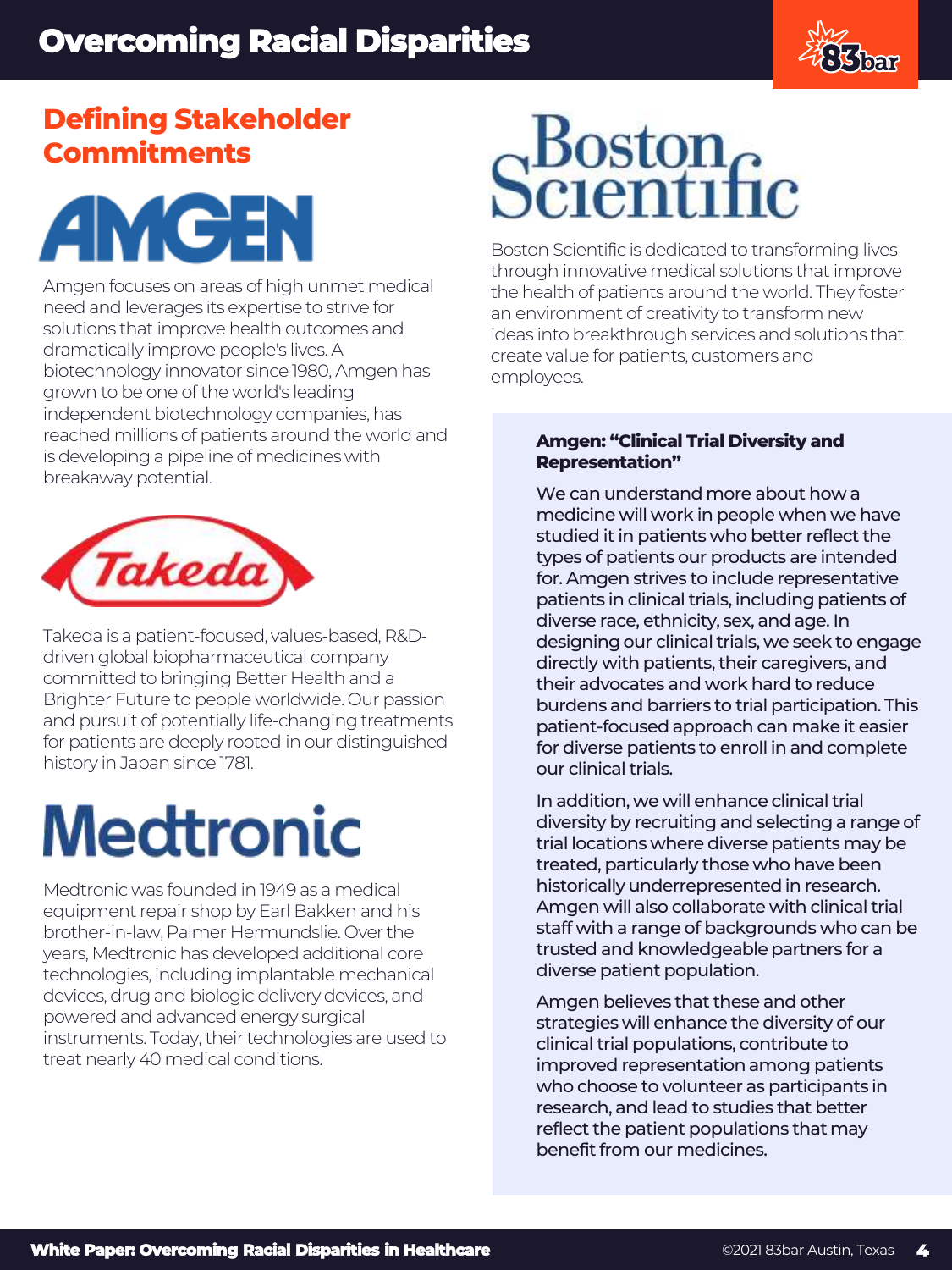

### **Takeda: "Commitment to Improve Diversity in Clinical Trials"**

When we thoughtfully engage diverse populations in our clinical trials, we generate evidence that better reflects the patients and patient sub-groups most likely to use a medicine if approved, giving everyone more accurate data and insights to inform regulatory submissions, future trials, and, for approved treatments, potentially more efficacious and safer utilization. Enhancing diversity in clinical trials is simply the right thing to do.

Changes to the way the clinical trials are conceived, sites and investigators are identified, patients' study experience and study accessibility have been long needed in order to achieve greater diversity in clinical trials and will enable the biopharmaceutical industry to better serve patients and support innovation. While acknowledging these shifts are overdue, we are pleased that a sea change is happening across our industry. Within just the past year, we have witnessed greater collaboration, resourcing and commitment for trial diversity and there is no going back.

Takeda is proud to stand with our industry peers and PhRMA, and embrace these firstever, industry-wide principles on clinical trial diversity, which will take effect in April 2021. The principles aim to:

- Enhance education about the role of clinical trials
- Increase awareness of clinical trials
- Expand diversity in clinical trials by reducing barriers to clinical trial access and participation
- Use real world data to enhance information on diverse populations
- Increase information about diversity and inclusion in clinical trials

### **Medtronic: "The People Behind our Mission"**

We strengthen Medtronic by hiring and developing diverse talent, creating a culture of inclusivity, measuring our performance, and being transparent about our progress. Everyone contributes knowing they are making us more competitive as a company, which improves health for a greater number of patients in our global communities.

At the same time, to deliver equity, we recognize that we must move from offering the same to everyone (equality) and instead remove barriers by providing the right support for everyone to have the same opportunities (equity). We actively listen, learn, and advocate for dignity, creating a level playing field with broad opportunities for employees throughout Medtronic's global footprint.

We lead the way from a strong foundation built on systems of accountability at every level. This includes inclusive hiring practices, robust career development and education, data analytics, quarterly diversity reviews and active, strong Diversity Networks and Employee Resource Groups. As we look to the future, we seek ways to amplify our impact beyond our walls and get to the root cause behind lingering inequities.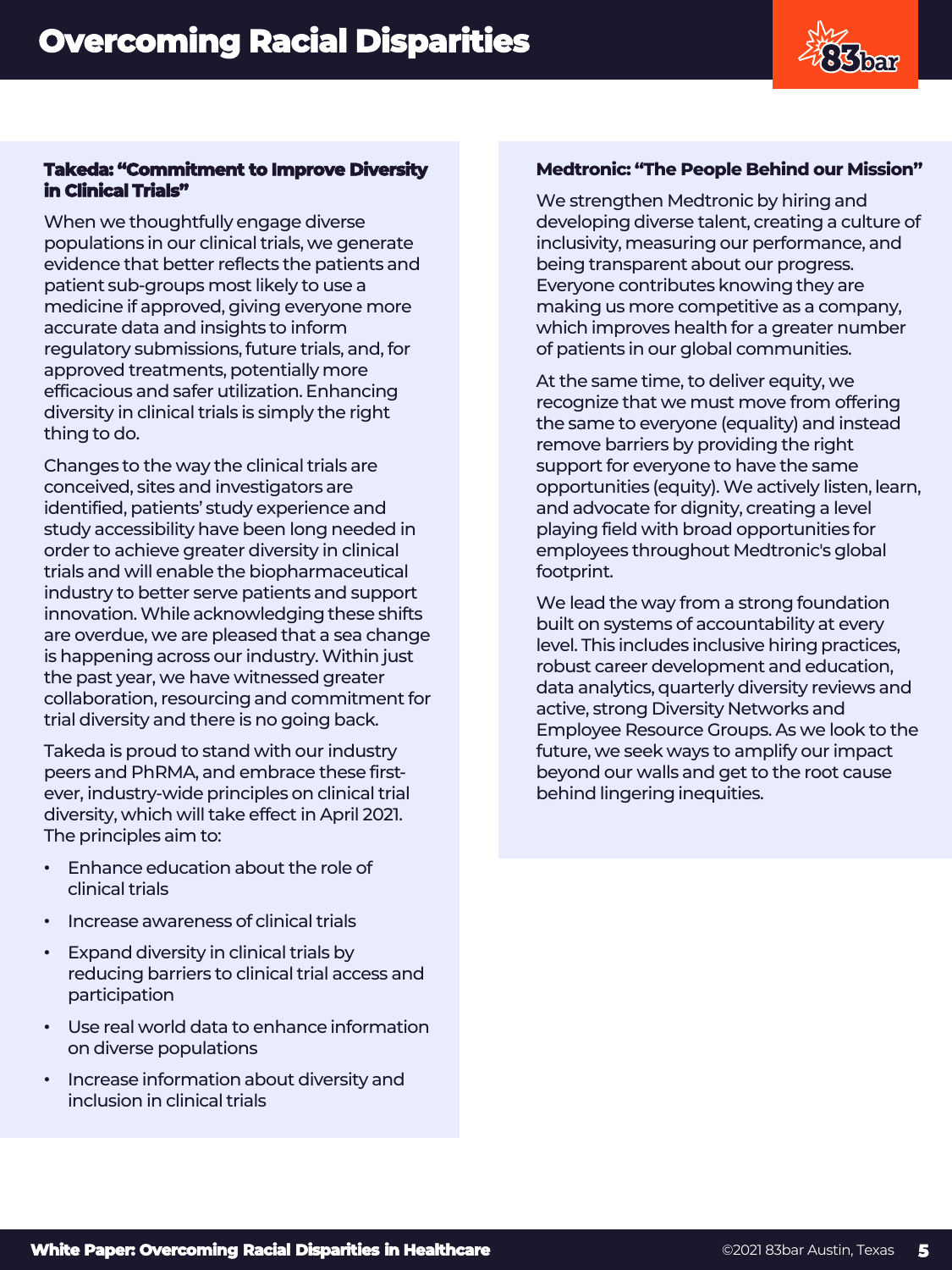

### **Summary**

83bar has always prided itself in our unique and inclusive patient activation system. Our methods have been proven time and time again giving us the unique ability to meet patients where they are now regardless of race, religion, or gender. Furthermore, our innovative methods allow us to reach many patients who are outside of the current medical system and traditional referral pathways.

Here is a brief look at how we can help our clients find and connect with patients with our one-of-a-kind, multiphase approach.

We start with the locate phase to find patients who meet the specific inclusion criteria for a clinical study. We do this by creating highly targeted digital ads designed specifically to attract patients that match the criteria of a study.

Then, we evaluate patients by first completing a brief survey. This is typically a set of questions to find out more about their medical history and background to make sure the study is right for them.

Next, we guide patients through a navigation phase. Essentially leading them through a series of touchpoints created specifically for engagement. We follow that up with a variety of trigger-based automations and interactions with live agents.

Lastly, we conclude with the activation phase in which a clinically trained patient educator reaches out (often in minutes) to further screen and educate patients.

**Our proven four-step process is created to help locate patients who meet the study criteria and empower them with knowledge, so they have the clarity on the next steps to move forward.**

Furthermore, we often share throughout these steps that we do not discriminate based on race, age, ethnicity, or any other demographic information. Even though we've always operated this way it is important that patients understand that as well.

While diversity in health care isn't likely going to be solved overnight, it is encouraging to see that companies across the globe are understanding these complex issues and are willing to take steps to move in the right direction.

At 83bar, we've pioneered innovative methods to directly connect with patients to help them find solutions to their unique health conditions. Our goal is to help transform this industry in the best way possible by empowering companies and patients to connect and grow.

# **How can we help?**



We want to help every medical company achieve their required outcomes. Patient health is our number 1 priority. This whitepaper, and many more like it, prove that our patient-centric solutions deliver results – often in less time and reduced costs.

### **[CONTACT US](https://www.83bar.com/contact/)**